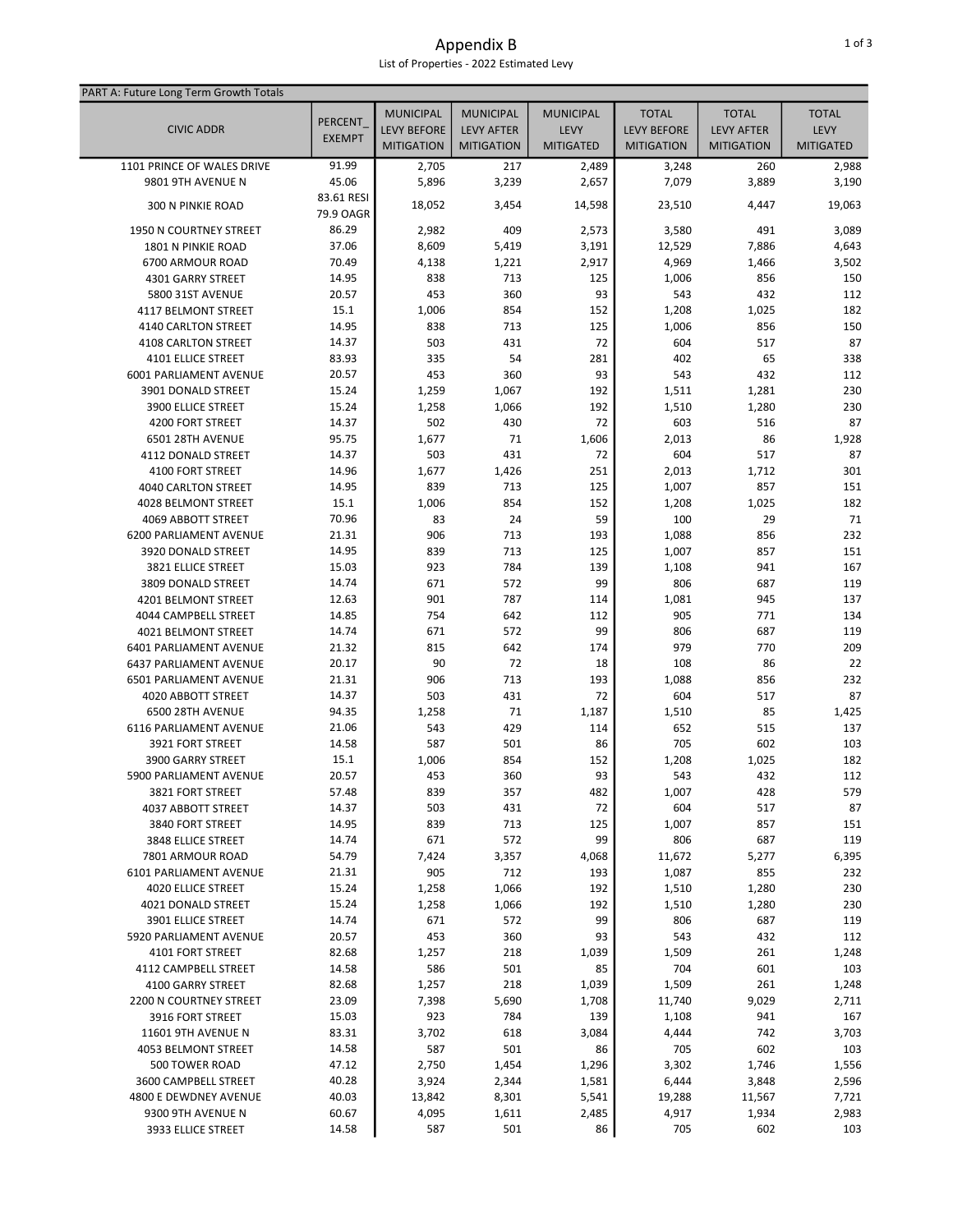Appendix B List of Properties - 2022 Estimated Levy

| <b>CIVIC ADDR</b>                        | <b>PERCENT</b> | <b>MUNICIPAL</b><br><b>LEVY BEFORE</b> | <b>MUNICIPAL</b><br><b>LEVY AFTER</b> | <b>MUNICIPAL</b><br>LEVY | <b>TOTAL</b><br><b>LEVY BEFORE</b> | <b>TOTAL</b><br><b>LEVY AFTER</b> | <b>TOTAL</b><br><b>LEVY</b> |
|------------------------------------------|----------------|----------------------------------------|---------------------------------------|--------------------------|------------------------------------|-----------------------------------|-----------------------------|
|                                          | <b>EXEMPT</b>  | <b>MITIGATION</b>                      | <b>MITIGATION</b>                     | <b>MITIGATED</b>         | <b>MITIGATION</b>                  | <b>MITIGATION</b>                 | <b>MITIGATED</b>            |
| 6301 PARLIAMENT AVENUE                   | 21.31          | 906                                    | 713                                   | 193                      | 1,088                              | 856                               | 232                         |
| 400 PINKIE ROAD                          | 58.33          | 60,283                                 | 25,120                                | 35,163                   | 98,985                             | 41,247                            | 57,738                      |
| 3500 CAMPBELL STREET                     | 48.71          | 6,149                                  | 3,154                                 | 2,995                    | 9,406                              | 4,825                             | 4,582                       |
| 4201 FORT STREET                         | 88.54          | 167                                    | 19                                    | 148                      | 201                                | 23                                | 178                         |
| 4200 GARRY STREET                        | 12.63          | 899                                    | 786                                   | 114                      | 1,080                              | 943                               | 136                         |
| 6201 PARLIAMENT AVENUE                   | 21.31          | 905                                    | 712                                   | 193                      | 1,087                              | 855                               | 232                         |
| 4021 CARLTON STREET                      | 15.24          | 1,258                                  | 1,066                                 | 192                      | 1,510                              | 1,280                             | 230                         |
| 4300 CAMPBELL STREET                     | 14.95          | 838                                    | 713                                   | 125                      | 1,006                              | 856                               | 150                         |
| 3300 CAMPBELL STREET<br>8201 ARMOUR ROAD | 67.18<br>66.37 | 4,621                                  | 1,516                                 | 3,104                    | 5,547                              | 1,821                             | 3,727                       |
| <b>6500 PARLIAMENT AVENUE</b>            | 21.31          | 4,694<br>906                           | 1,579<br>713                          | 3,115<br>193             | 5,635<br>1,088                     | 1,895<br>856                      | 3,740<br>232                |
| <b>4200 ELLICE STREET</b>                | 92.06          | 900                                    | 71                                    | 828                      | 1,080                              | 86                                | 995                         |
| 6501 26TH AVENUE                         | 94.35          | 1,259                                  | 71                                    | 1,187                    | 1,511                              | 85                                | 1,426                       |
| 3900 ABBOTT STREET                       | 15.24          | 1,259                                  | 1,067                                 | 192                      | 1,511                              | 1,281                             | 230                         |
| 3901 ABBOTT STREET                       | 15.24          | 1,259                                  | 1,067                                 | 192                      | 1,511                              | 1,281                             | 230                         |
| 6400 PARLIAMENT AVENUE                   | 21.31          | 906                                    | 713                                   | 193                      | 1,088                              | 856                               | 232                         |
| 3900 BELMONT STREET                      | 15.24          | 1,259                                  | 1,067                                 | 192                      | 1,511                              | 1,281                             | 230                         |
| <b>6300 PARLIAMENT AVENUE</b>            | 21.31          | 906                                    | 713                                   | 193                      | 1,088                              | 856                               | 232                         |
| 3901 BELMONT STREET                      | 15.24          | 1,258                                  | 1,066                                 | 192                      | 1,510                              | 1,280                             | 230                         |
| 4200 CARLTON STREET                      | 14.37          | 503                                    | 431                                   | 72                       | 604                                | 517                               | 87                          |
| 3801 CARLTON STREET                      | 15.38          | 1,678                                  | 1,420                                 | 258                      | 2,015                              | 1,705                             | 310                         |
| 4244 CAMPBELL STREET                     | 14.85          | 754                                    | 642                                   | 112                      | 905                                | 771                               | 134                         |
| 9000 9TH AVENUE N                        | 41.57          | 5,360                                  | 3,132                                 | 2,228                    | 7,781                              | 4,546                             | 3,234                       |
| 3801 COURTNEY STREET                     | 41.22          | 11,557                                 | 6,793                                 | 4,764                    | 13,875                             | 8,156                             | 5,719                       |
| 4101 ABBOTT STREET                       | 14.74          | 671                                    | 572                                   | 99                       | 806                                | 687                               | 119                         |
| 3900 CARLTON STREET                      | 15.24          | 1,259                                  | 1,067                                 | 192                      | 1,511                              | 1,281                             | 230                         |
| 3901 CARLTON STREET                      | 14.95          | 839                                    | 713                                   | 125                      | 1,007                              | 857                               | 151                         |
| 4121 DONALD STREET                       | 14.37          | 503                                    | 431                                   | 72                       | 604                                | 517                               | 87                          |
| 4036 FORT STREET                         | 14.37          | 503                                    | 431                                   | 72                       | 604                                | 517                               | 87                          |
| 6501 29TH AVENUE                         | 92.06          | 901                                    | 72                                    | 830                      | 1,082                              | 86                                | 996                         |
| 3800 DONALD STREET                       | 14.96          | 1,675                                  | 1,424                                 | 251                      | 2,011                              | 1,710                             | 301                         |
| 6500 26TH AVENUE                         | 95.77          | 1,678                                  | 71                                    | 1,607                    | 2,015                              | 85                                | 1,930                       |
| 3800 ABBOTT STREET                       | 15.2           | 1,175                                  | 996                                   | 179                      | 1,410                              | 1,196                             | 214                         |
| 3800 BELMONT STREET                      | 15.38          | 1,678                                  | 1,420                                 | 258                      | 2,015                              | 1,705                             | 310                         |
| 3801 ABBOTT STREET                       | 15.38          | 1,678                                  | 1,420                                 | 258                      | 2,015                              | 1,705                             | 310                         |
| 3801 BELMONT STREET                      | 21.68          | 3,625                                  | 2,839                                 | 786                      | 4,353                              | 3,409                             | 944                         |
| 4208 CAMPBELL STREET                     | 14.37          | 502                                    | 430                                   | 72                       | 603                                | 516                               | 87                          |
| 4213 FORT STREET                         | 86.25          | 648                                    | 89                                    | 559                      | 778                                | 107                               | 671                         |
| 4209 FORT STREET                         | 88.47          | 83                                     | 10                                    | 74                       | 100                                | 12                                | 88                          |
| 4161 FORT STREET<br>4160 GARRY STREET    | 88.56          | 419                                    | 48                                    | 371<br>371               | 503                                | 58                                | 446                         |
| 4121 ELLICE STREET                       | 88.59<br>83.93 | 419<br>167                             | 48<br>27                              | 140                      | 503<br>201                         | 57<br>32                          | 446<br>169                  |
| 4129 ELLICE STREET                       | 83.93          | 167                                    | 27                                    | 140                      | 201                                | 32                                | 169                         |
| 4137 ELLICE STREET                       | 83.93          | 167                                    | 27                                    | 140                      | 201                                | 32                                | 169                         |
| 4145 ELLICE STREET                       | 83.93          | 167                                    | 27                                    | 140                      | 201                                | 32                                | 169                         |
| 4153 ELLICE STREET                       | 83.93          | 167                                    | 27                                    | 140                      | 201                                | 32                                | 169                         |
| 4161 ELLICE STREET                       | 83.82          | 83                                     | 13                                    | 70                       | 100                                | 16                                | 84                          |
| 4117 ELLICE STREET                       | 83.82          | 83                                     | 13                                    | 70                       | 100                                | 16                                | 84                          |
| PART A: Future Long Term Growth Totals   |                | 252,912                                | 130,914                               | 121,998                  | 347,670                            | 177,848                           | 169,822                     |
| PART B: South East Mitigation Area       |                |                                        |                                       |                          |                                    |                                   |                             |
| 4200 HIGHWAY 33 SERVICE ROAD N           | 82.67          | 12,902                                 | 2,236                                 | 10,666                   | 17,877                             | 3,098                             | 14,779                      |
| 6201 E PRIMROSE GREEN DRIVE              | 44.87          | 39,175                                 | 21,597                                | 17,578                   | 62,802                             | 34,623                            | 28,179                      |
| 4300 HIGHWAY 33 SERVICE ROAD N           | 83.83          | 13,925                                 | 2,252                                 | 11,674                   | 20,532                             | 3,320                             | 17,212                      |
| 6000 E PRIMROSE GREEN DRIVE              | 99             | 5,466                                  | 55                                    | 5,411                    | 8,975                              | 90                                | 8,885                       |
| 2801 ANAQUOD ROAD                        | 65.61          | 7,076                                  | 2,433                                 | 4,643                    | 8,495                              | 2,922                             | 5,574                       |
| 2331 ANAQUOD ROAD                        | 70.38          | 7,237                                  | 2,144                                 | 5,093                    | 11,510                             | 3,409                             | 8,101                       |
| 2401 EAST BYPASS SERVICE ROAD            | 17.94          | 370                                    | 304                                   | 66                       | 444                                | 365                               | 80                          |
| 2400 EAST BYPASS SERVICE ROAD            | 17.94          | 284                                    | 233                                   | 51                       | 341                                | 280                               | 61                          |
| 4000 EAST BYPASS SERVICE ROAD            | 85.76          | 3,371                                  | 480                                   | 2,891                    | 4,047                              | 576                               | 3,471                       |
| 2900 EAST BYPASS SERVICE ROAD            | 74.75          | 2,682                                  | 677                                   | 2,005                    | 3,220                              | 813                               | 2,407                       |
| 6200 E PRIMROSE GREEN DRIVE              | 100            | 116,421                                | 29,396                                | 87,025                   | 191,164                            | 71,376                            | 119,788                     |
| PART B: South East Mitigation Area       |                | 208,909                                | 61,807                                | 147,102                  | 329,407                            | 120,871                           | 208,536                     |